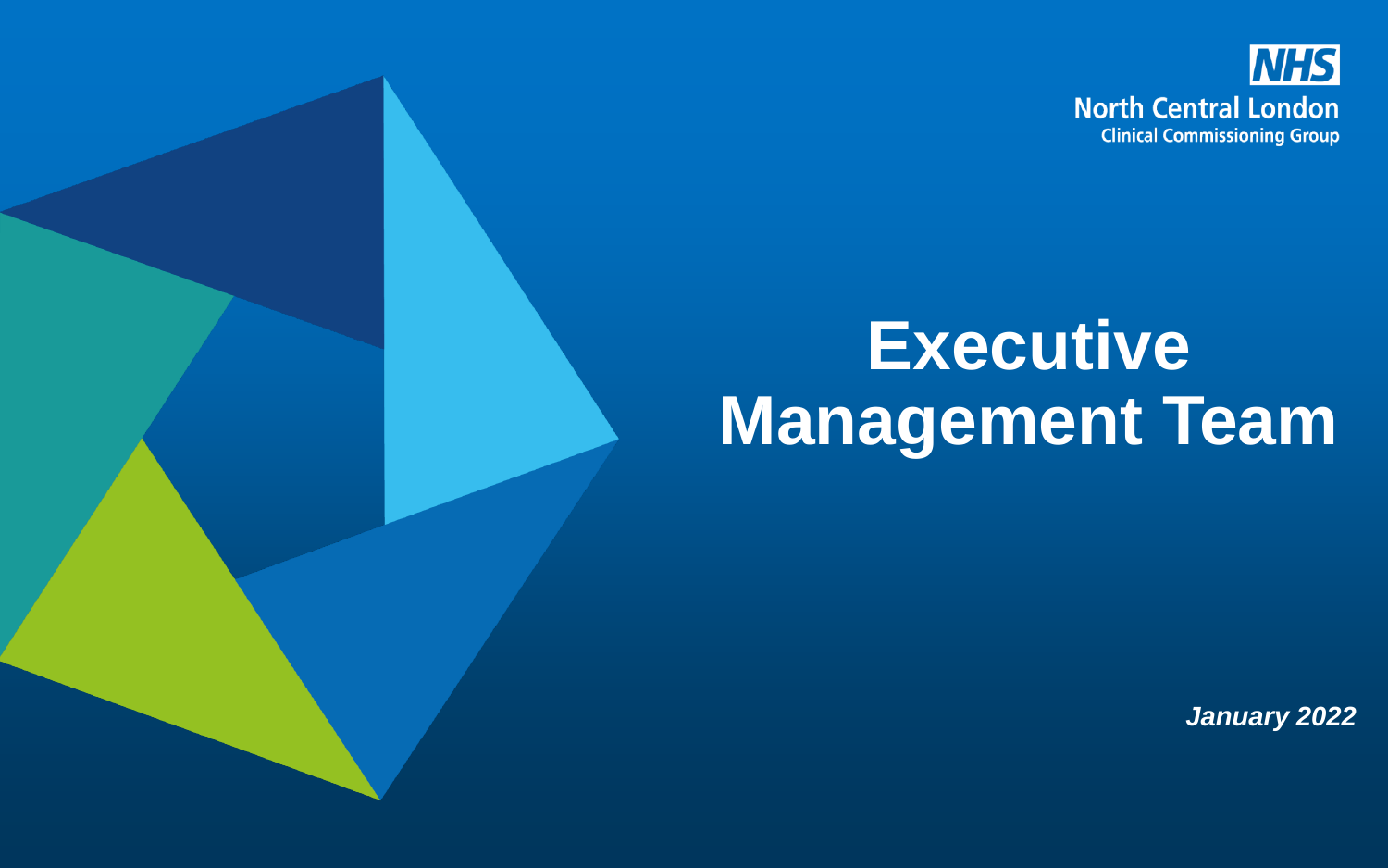## **Explanation of Structure Charts**

Following confirmation of the workforce re-alignment arrangements, the structure charts for the **Executive Management Team** Directorate have been updated to reflect the outcome of the re-alignment arrangements.

Please note the following with regards to the structure charts:

- The structure charts show CCG employees in permanent and fixed term roles. The solid lines between roles represent line management arrangements
- Substantive roles are shown with the employee's name in black font. Where an employee is on secondment, their name appears in both their substantive post (black font) and their secondment post (black font) and their seco
- CCG posts that are being covered via an interim arrangement (agency worker or secondment cover) detail the interim cover arrangement and name of agency worker/secondee in red italic font e.g. *Interim Cover: Joe Bloggs /Secondment cover: Joe Bloggs*
- Posts with dotted line management arrangements appear in the charts for both the Directorate they have been aligned to and the Directorate they have a dotted line to. Further<br>information is available in the colour code k
- Services provided by external organisations (for example, local authorities, Provider organisations and the CSU) are shown, and colour-coded, on the structure charts.
- Individual posts/staff from external organisations are only shown where either CCG staff report into these or where teams/individuals from partner organisations report to a CCG post, for the purposes of highlighting management arrangements.
- For services provided by the CSU these are shown as:
	- a team where a team of CSU staff deliver the service; Or
	- individual posts where a stand-alone resource/post delivers the service.
- The HR team will be updating and publishing the structure charts to reflect new starters and leavers on a monthly basis.

## **The following key has been used to show the different types of posts in the structure.**